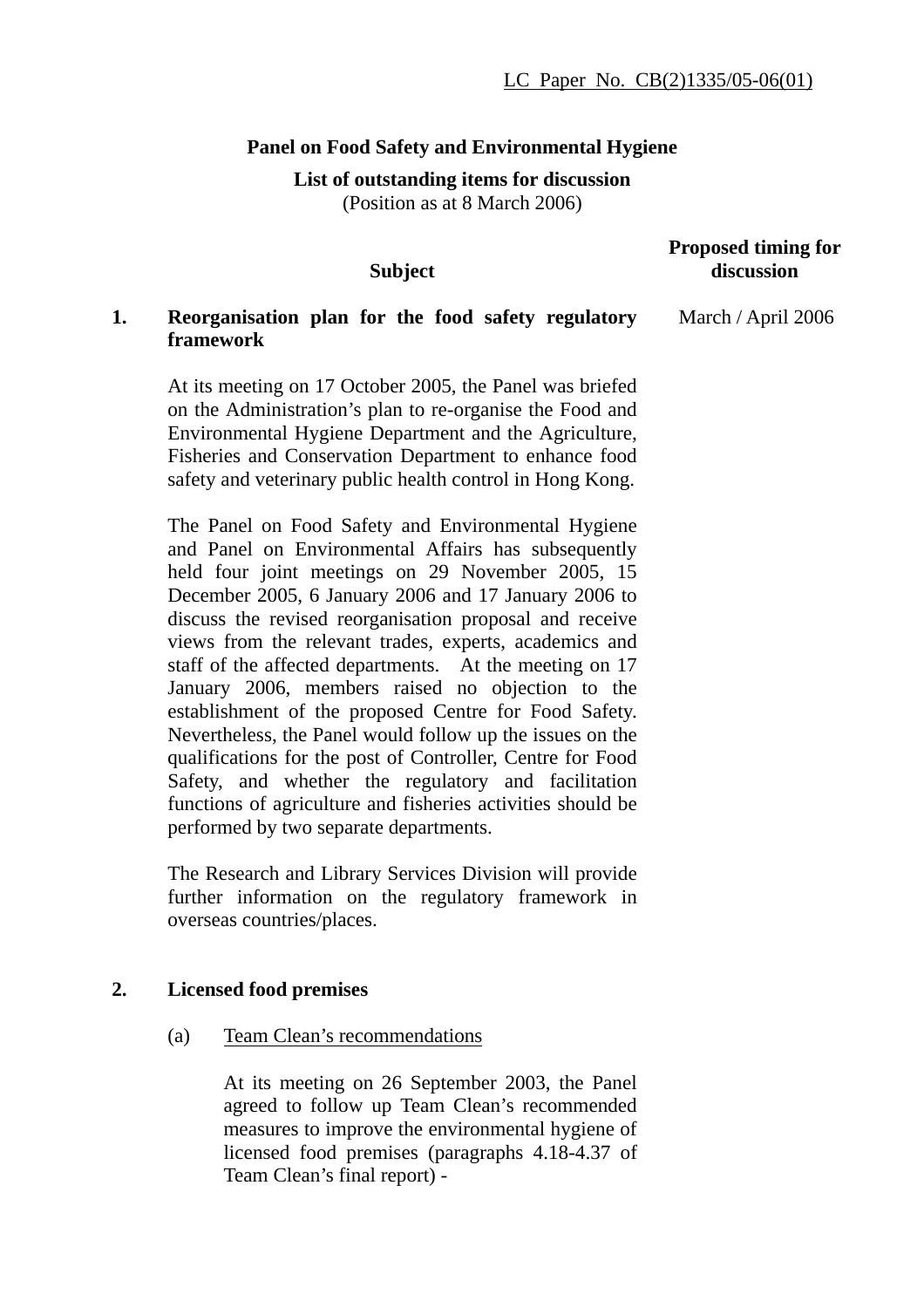|     | (i)                                                                          | Open Categorisation Scheme;                                                                                                                                                                                                                                                                                                                                                                                                                                                      | Mid 2006                  |
|-----|------------------------------------------------------------------------------|----------------------------------------------------------------------------------------------------------------------------------------------------------------------------------------------------------------------------------------------------------------------------------------------------------------------------------------------------------------------------------------------------------------------------------------------------------------------------------|---------------------------|
|     | (ii)                                                                         | Revamp of Demerit Points<br>System,<br>announcement of recalcitrant licensees and<br>hygiene-related misconduct of employees;<br>and                                                                                                                                                                                                                                                                                                                                             | March 2006                |
|     | (iii)                                                                        | Licensing requirements for food factories.                                                                                                                                                                                                                                                                                                                                                                                                                                       |                           |
| (b) | Suspension of issue of licence to food premises<br>operating without licence |                                                                                                                                                                                                                                                                                                                                                                                                                                                                                  | $1st$ quarter, 2006       |
|     | was                                                                          | At its meeting on 14 December 2004, the Panel<br>advised that the Administration would<br>consider suspending the issue of a provisional/full<br>licence for a certain period to food premises which<br>were found to have operated without licences upon<br>When briefed on the proposed<br>conviction.<br>measures on 8 March 2005, members expressed<br>The Administration was<br>various concerns.<br>requested to consider members' views and revert<br>to the Panel later. |                           |
| (c) |                                                                              | <b>Streamlining of licensing framework</b>                                                                                                                                                                                                                                                                                                                                                                                                                                       | $1st / 2nd$ quarter, 2006 |
|     |                                                                              | The Administration has undertaken to cover the<br>following in its review of the licensing systems<br>and procedures for food premises -                                                                                                                                                                                                                                                                                                                                         |                           |
|     | (i)                                                                          | the Light Refreshment Restaurant Licence;<br>and                                                                                                                                                                                                                                                                                                                                                                                                                                 |                           |
|     | (ii)                                                                         | the licence for siu mei and lou mei shops.                                                                                                                                                                                                                                                                                                                                                                                                                                       |                           |
|     |                                                                              | On 14 December 2004, a subcommittee was<br>formed under the Panel to study the streamlining<br>of food business licensing. A report has been<br>provided to the Panel in January 2006.                                                                                                                                                                                                                                                                                           |                           |
|     | licensing.                                                                   | The Panel may wish to follow up with the<br>Administration the progress made in implementing<br>the streamlining measures for food business                                                                                                                                                                                                                                                                                                                                      |                           |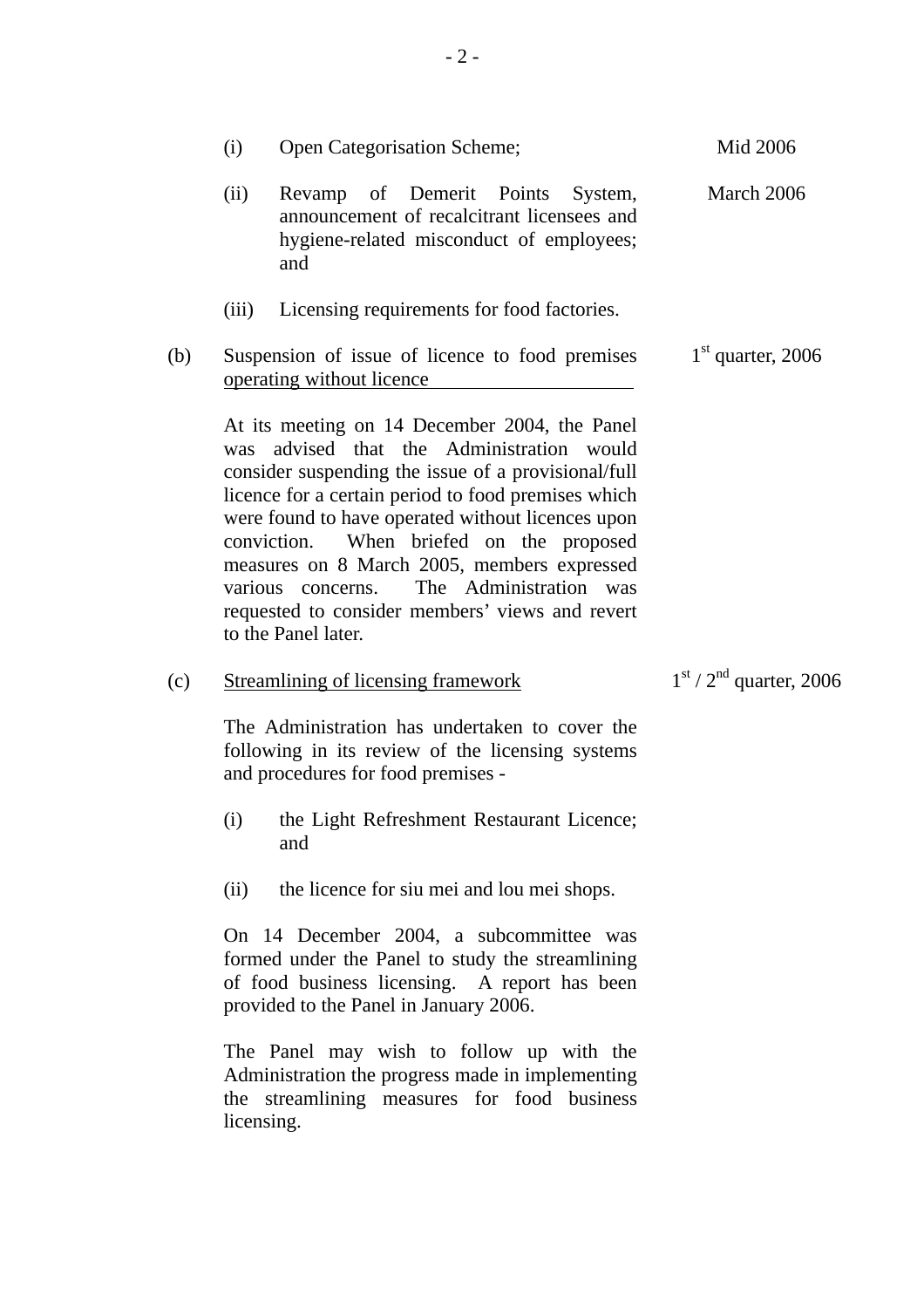|    | (d)      | <b>Enforcement of licensing conditions</b>                                                                                                                                                                                                                                                                                                                                                                                    | $2nd$ quarter, 2006 |
|----|----------|-------------------------------------------------------------------------------------------------------------------------------------------------------------------------------------------------------------------------------------------------------------------------------------------------------------------------------------------------------------------------------------------------------------------------------|---------------------|
|    |          | At the meeting between LegCo Members and Wan<br>Chai District Council (WCDC) on 5 May 2005,<br>WCDC members expressed concern about certain<br>"food factories" selling take-away foods and the<br>lack of enforcement actions by FEHD against<br>these operators. Members attending the meeting<br>agreed that the matter should be referred to the<br>Panel for follow-up.                                                  |                     |
| 3. |          | <b>Fisheries Protection (Amendment) Bill</b>                                                                                                                                                                                                                                                                                                                                                                                  | Mid 2006            |
|    | Bill in  | The Administration originally planned to introduce the<br>the 2004-05 legislative session.<br>The<br>Administration briefed the Panel on 8 March 2005 on the<br>legislative proposal. The Panel held a special meeting<br>on 26 April 2005 to gauge the views of the fishing<br>industry on the proposal. The Administration was<br>requested to further discuss with the industry before<br>introducing the Bill into LegCo. |                     |
| 4. |          | Control of importation, landing and sale of live fish                                                                                                                                                                                                                                                                                                                                                                         | December 2006       |
|    | control. | In the last term, the Panel urged the Administration to<br>regulate the importation, landing and sale of live fish in<br>Hong Kong. The Administration advised that it would<br>consider how live fish should be brought under regulatory                                                                                                                                                                                     |                     |
|    |          | The Panel also expressed concern about the increasing<br>number of reported incidents of ciguatera fish poisoning<br>and the presence of malachite green in eels and live fish.                                                                                                                                                                                                                                               |                     |
|    |          | The Administration reported to the Panel its review of the<br>effectiveness of a voluntary Code of Practice at the<br>meeting on 12 July 2005. As the number of reports on<br>shipment of live fish after the introduction of the<br>voluntary code was not satisfactory, the Administration<br>advised that it would consult the fish traders and<br>introduce a mandatory system.                                           |                     |
|    |          |                                                                                                                                                                                                                                                                                                                                                                                                                               |                     |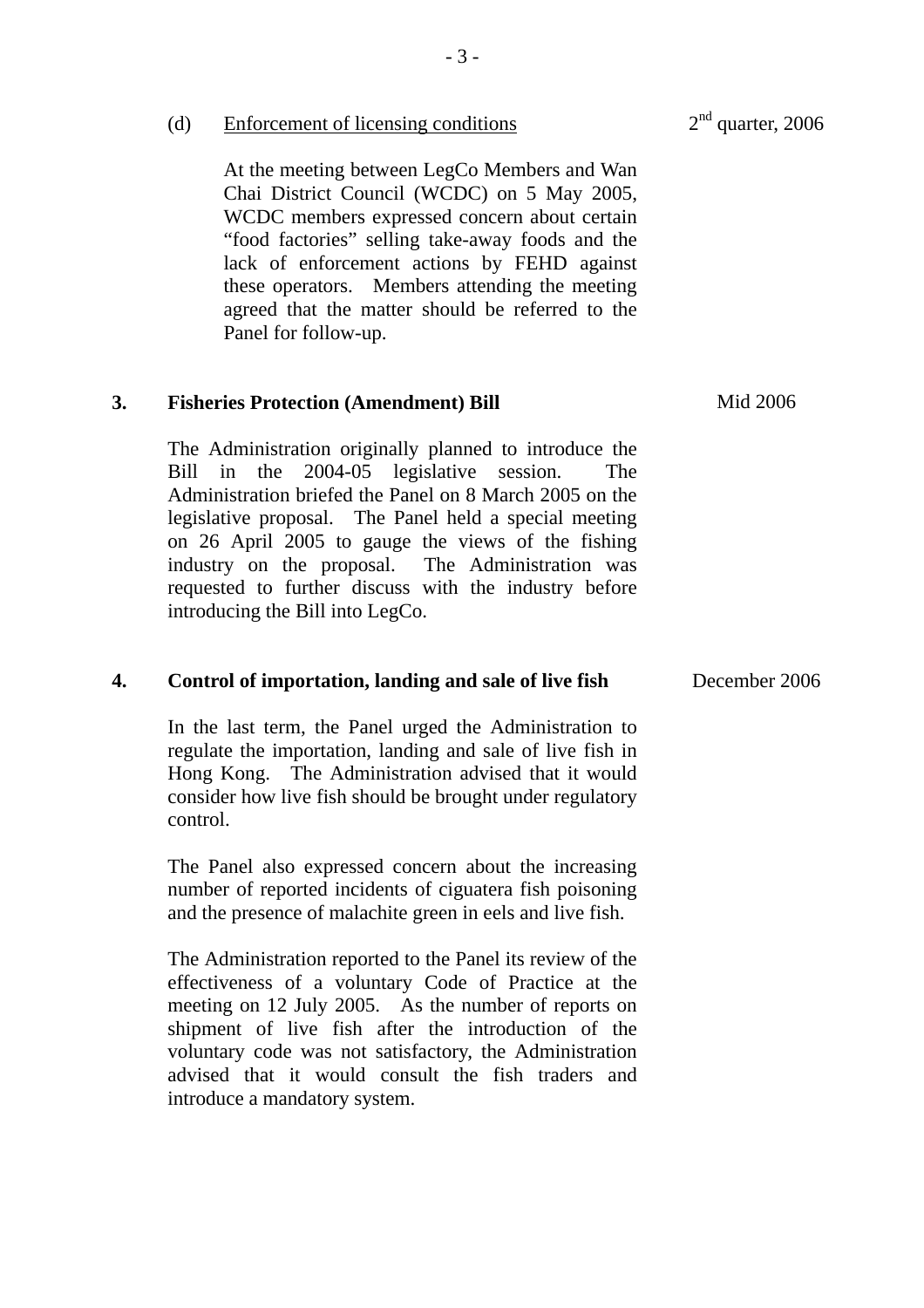The Panel also discussed the proposed regulatory framework for live fish at the special meetings in August and September 2005, and the regular meeting on 13 December 2005 following the discovery of malachite green in eels and live fish. The Administration originally planned to introduce the Fisheries Products Safety Bill in the 2005-06 session to provide for the strengthening of control on fresh marine fish and fresh water fish imported or reared locally to enhance the protection of public health.

The Administration also proposes that the control of drugs and chemicals for fish be subsumed under this item. The issue was referred by the Subcommittee on Public Health (Animals and Birds) (Chemical Residues) Regulation to the Panel for follow-up.

#### **5. Labelling scheme on nutrition information**

The Panel discussed the proposed labelling system on nutrition information on 10 May and 14 June 2005. The Administration planned to introduce an Amendment Regulation in 2006-07 to give effect to the proposed nutrition information system. The Administration was requested to revert to the Panel before submitting the legislative proposal into LegCo, if further amendments were proposed to the nutrition labelling system.

# **6. Sustainable development of agricultural and fisheries industries**

Hon WONG Yung-kan has proposed to discuss ways Government can assist in promoting sustainable development of the agricultural and fisheries industries.

# **7. Regulation of genetically modified food**

The Panel discussed the Administration's proposal on 20 March 2003 and invited deputations to give views on 29 April 2003. At the meeting on 20 March 2003, the Panel passed a motion urging the Government to draw reference from the experience of the European Union countries and expeditiously introduce legislation to set up July 2006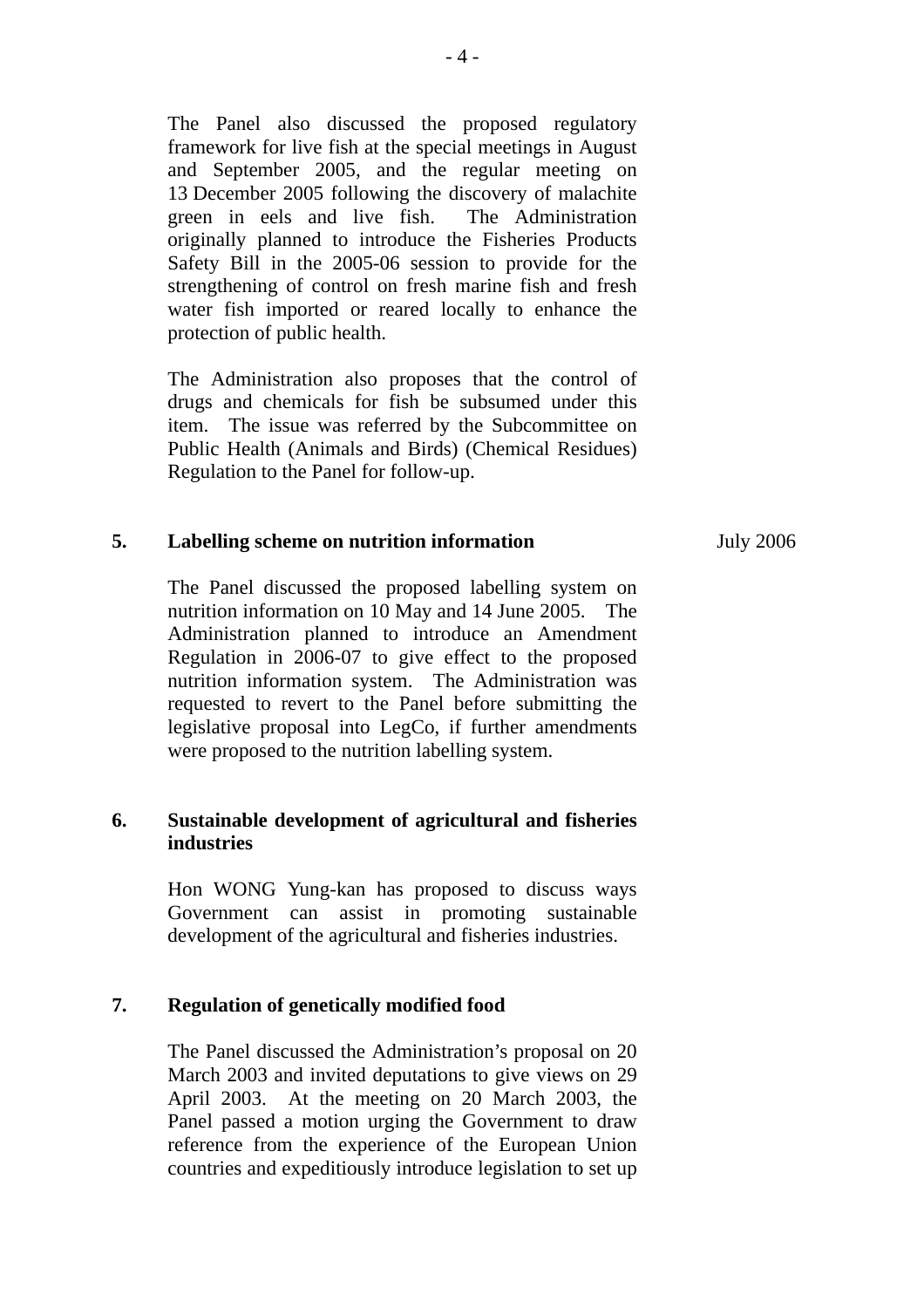a mandatory genetically modified food labelling system.

The Administration has agreed to revert to the Panel, before introducing the legislative proposal into LegCo.

# **8. Overall review of the Public Health and Municipal Services Ordinance (Cap. 132) and the Public Health (Animals and Birds) Ordinance (Cap. 139)**

The Subcommittee on Public Health (Animals and Birds) (Amendment) Regulation 2001, Public Health (Animals and Birds) (Animal Traders) (Amendment) Regulation 2001 and Food Business (Amendment) Regulation 2001 recommended that the Administration should conduct an overall review on the levels of penalties in Cap. 132 and Cap. 139, to ensure that the penalties were appropriate having regard to those imposed on similar offences in other legislation. The proposal was referred to the Panel for follow-up discussion.

The Administration has also undertaken to consider the views of the Society of Prevention of Cruelty to Animals regarding the need to tighten up control of import, sale and breeding of animals.

The Panel may wish to follow up the above subject matters when the Administration has completed the review.

## **9. Public markets and cooked food centres**

#### (a) Policy on markets and cooked food centres

July 2006

At the meeting on 15 July 2002, Panel members suggested that the Administration should conduct an overall review of the design and operation of wet public markets in order to improve their environment and hygiene conditions.

The Public Accounts Committee discussed the Director of Audit's report No. 41 on public markets managed by the Food and Environmental Hygiene Department (FEHD) in 2004. The Administration responded that the Health, Welfare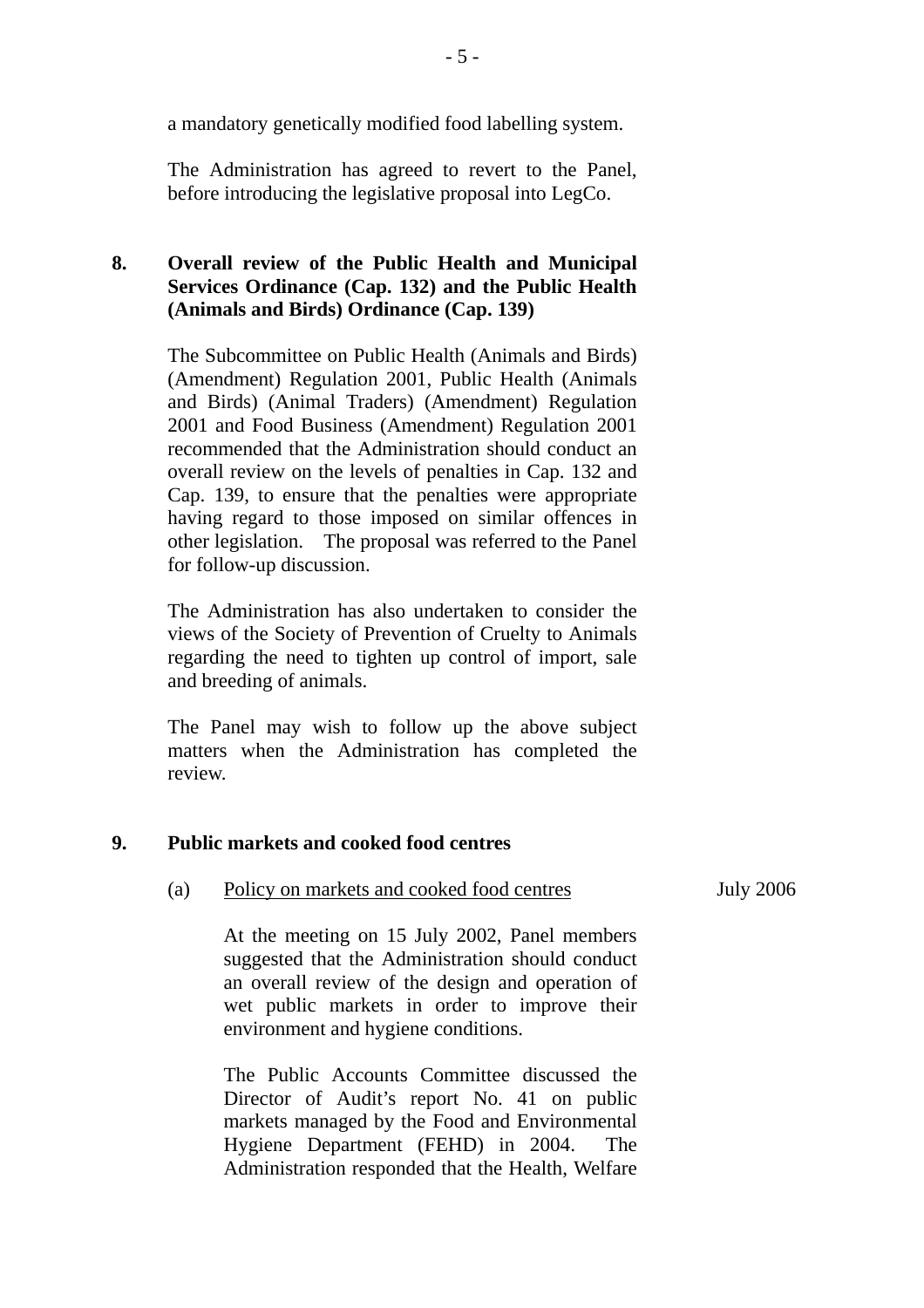and Food Bureau was discussing with the Planning Department the need to review the current planning standards for the provision of market facilities as set down in the Hong Kong Planning Standards and Guidelines. In addition, FEHD was conducting a study to identify markets with serious and insurmountable viability problems that might merit closure/consolidation.

At the meeting between LegCo Members and WCDC on 5 May 2005, WCDC members considered that FEHD should review the design and operation of public markets with a view to improving their competitiveness. Some WCDC members suggested that FEHD should review the consideration factors for issuing fresh provision shop licences. Members attending the meeting agreed that the matter should be referred to the Panel for follow-up.

(b) Demerit Points System

Clean's final report).

| $\sqrt{2}$                                      | $11441$ cm $2000$ |
|-------------------------------------------------|-------------------|
| The Administration proposed to discuss with the |                   |
| Panel the outcome of consultation with Market   |                   |
| Management Consultative Committees on the       |                   |
| proposed Demerit Points System for markets      |                   |
| managed by FEHD (paragraphs 4.1-4.17 of Team    |                   |

March 2006

#### **10. Alignment of fees and charges under the purview of the Food and Environmental Hygiene Department (FEHD) and public market rental adjustment mechanisms**  July 2006

Following the dissolution of the former Provisional Municipal Councils in 2000, the Administration planned to align the fees and charges of the former Provisional Urban Council and Provisional Regional Council.

On 24 February 2003, the Administration informed the Panel that it would need more time to work out an alignment proposal for the various FEHD fees and charges as well as the public market rental adjustment mechanisms.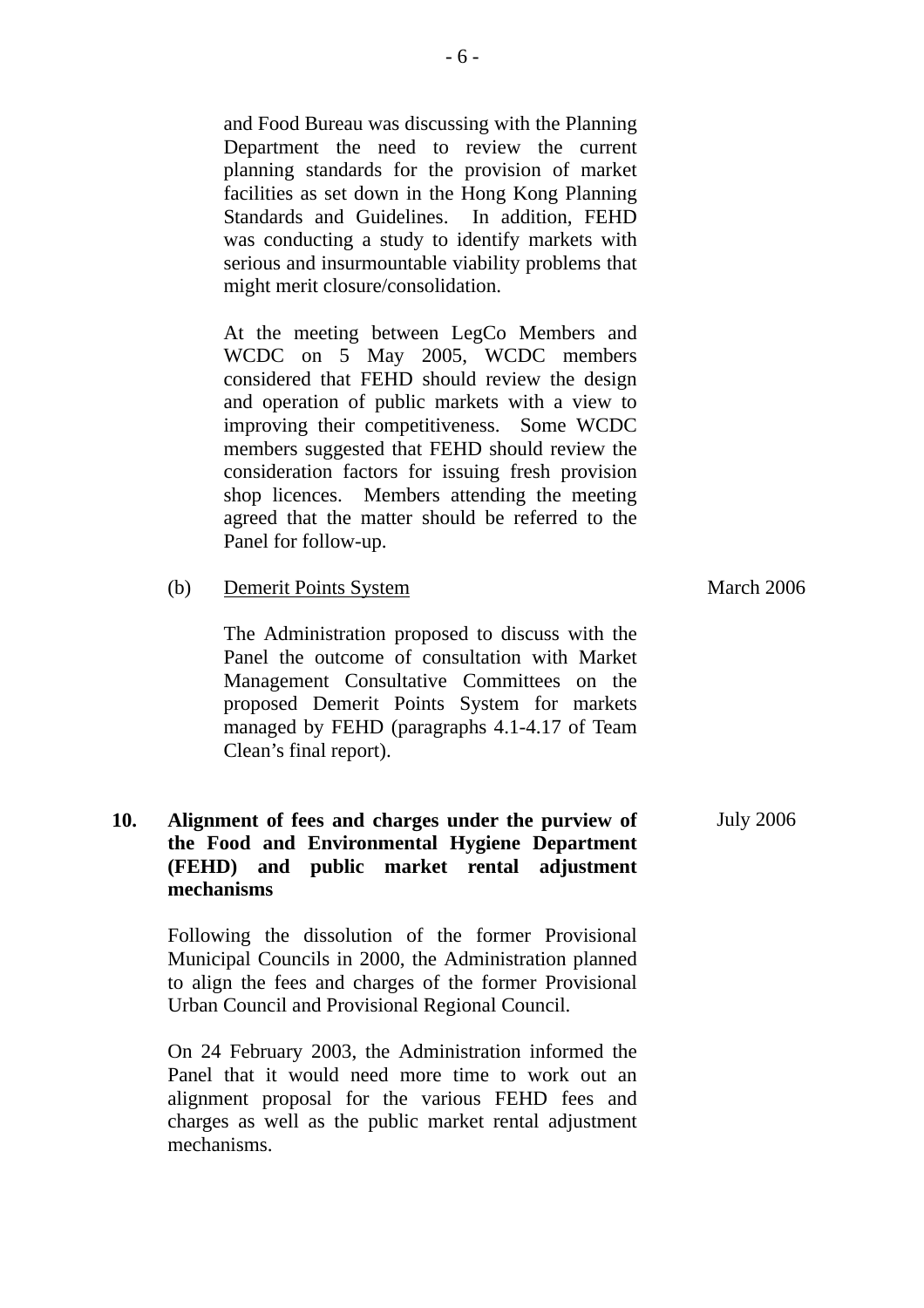The Administration subsequently advised the Panel that according to Section 9 of the Provision of Municipal Services (Re-organisation) Ordinance (Cap. 552), FEHD fees/charges would remain unchanged until the Secretary for Health, Welfare and Food made a regulation to amend them.

#### **11. Liquor licensing policy and legislation**

At the meeting held between LegCo Members and Yau Tsim Mong District Council (YTMDC) members on 13 February 2003, it was considered that the Administration should conduct a comprehensive review of the existing liquor licensing policy and legislation. YTMDC members suggested that the Administration should restrict the number and the business hours of bars operating in the vicinity of residential areas.

The Subcommittee to Study the Streamlining of Food Business Licensing discussed the liquor licensing procedure at the meeting on 17 May 2005.

#### **12. Nuisance caused by the Tsuen Wan Slaughterhouse**

The item is proposed by Hon WONG Kwok-hing on 22 January 2005.

At the meeting held between LegCo Members and Tsuen Wan District Council (TWDC) on 6 January 2005, TWDC members expressed concern about nuisance caused by the Tsuen Wan Slaughterhouse. They noted that the Administration would release the findings of the feasibility study on the removal of the Slaughterhouse in the second-half of 2005. Hon WONG Kwok-hing suggests that the Panel should follow up the matter when the Administration has completed the feasibility study and that TWDC and the relevant organisations should be invited to attend the Panel meeting when the matter is discussed.

October 2006

June 2006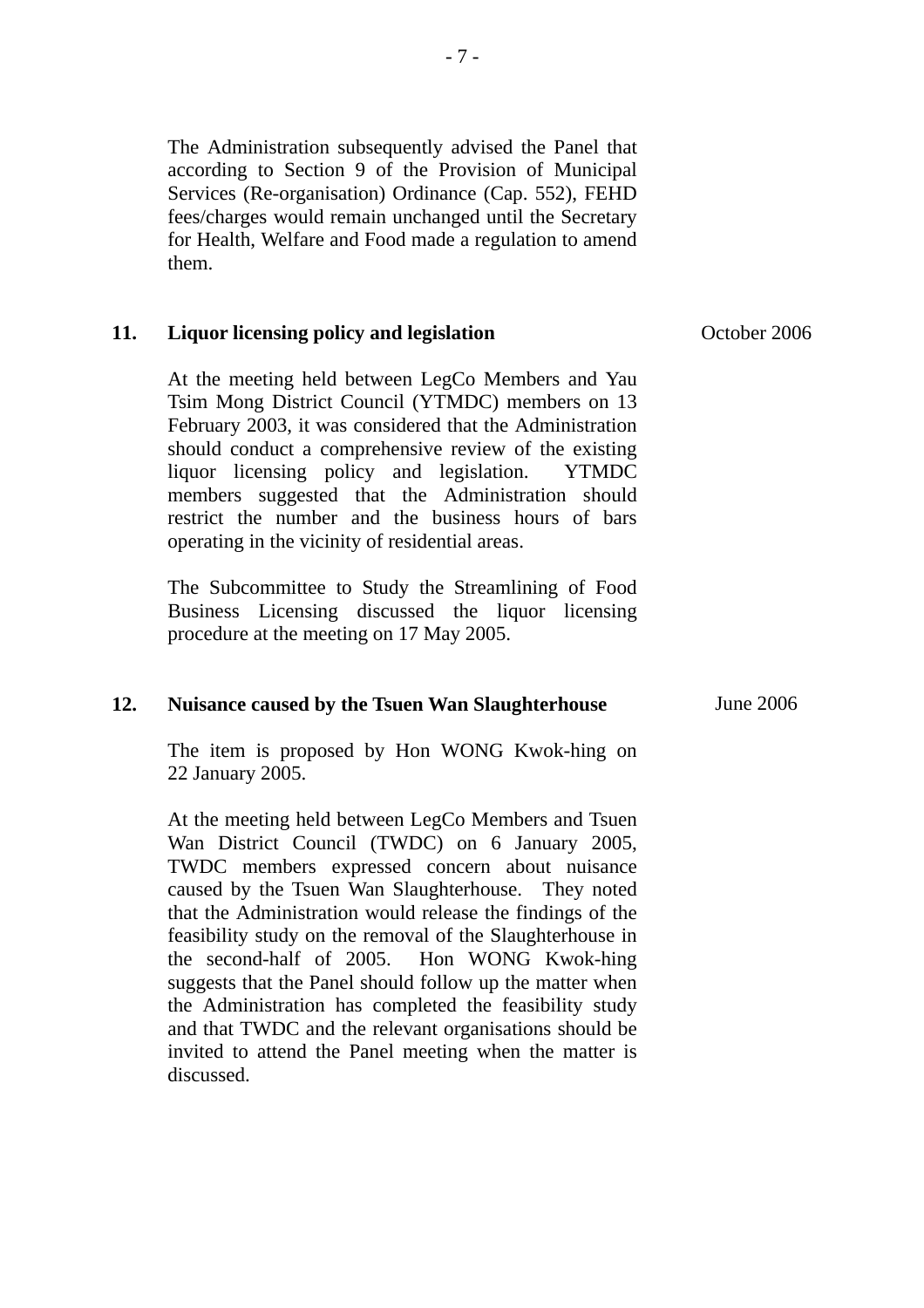# **13. "One licence for one shop" proposal for selling chilled meat**

At the meeting on 15 April 2005, the Panel noted the advice from the legal adviser to the Panel on the "one licence for one shop" proposal. The Administration agreed to seek further legal advice on the matter and consider the Panel's proposal from the policy perspective. The Administration would revert to the Panel in due course.

At the case conference of the Complaints Division held on 26 May 2005, Duty Roster Members met with representatives of live/fresh/chilled meat trades on the "one licence for one shop" proposal. Members attending the case conference agreed that the proposal should be referred to the Panel for follow-up.

The Administration consulted the Panel on 14 February 2006 whether chilled pork from the Mainland should be allowed to be imported pending legislative amendments to effect "one licence for one shop" proposal. While some members raised no objection to importing chilled pork from the Mainland as chilled pork was currently being imported from other places, the Panel considered that the Administration should introduce the legislative amendments on the "one licence for one shop" proposal as soon as possible, and advise the Panel of the legislative timetable.

## **14. On-street promotion activities**

At the meeting between LegCo Members and WCDC on 5 May 2005, WCDC members expressed concern about obstruction and environmental hygiene problems caused by on-street promotion activities. They suggested enhancing the enforcement against obstruction caused such activities. LegCo Members attending the meeting agreed that the matter should be referred to the Panel for follow-up.

The subject was also discussed by the Sai Kung District Council (SKDC) at its meeting on 18 August 2005. To enhance enforcement, SKDC suggested that amendments June 2006